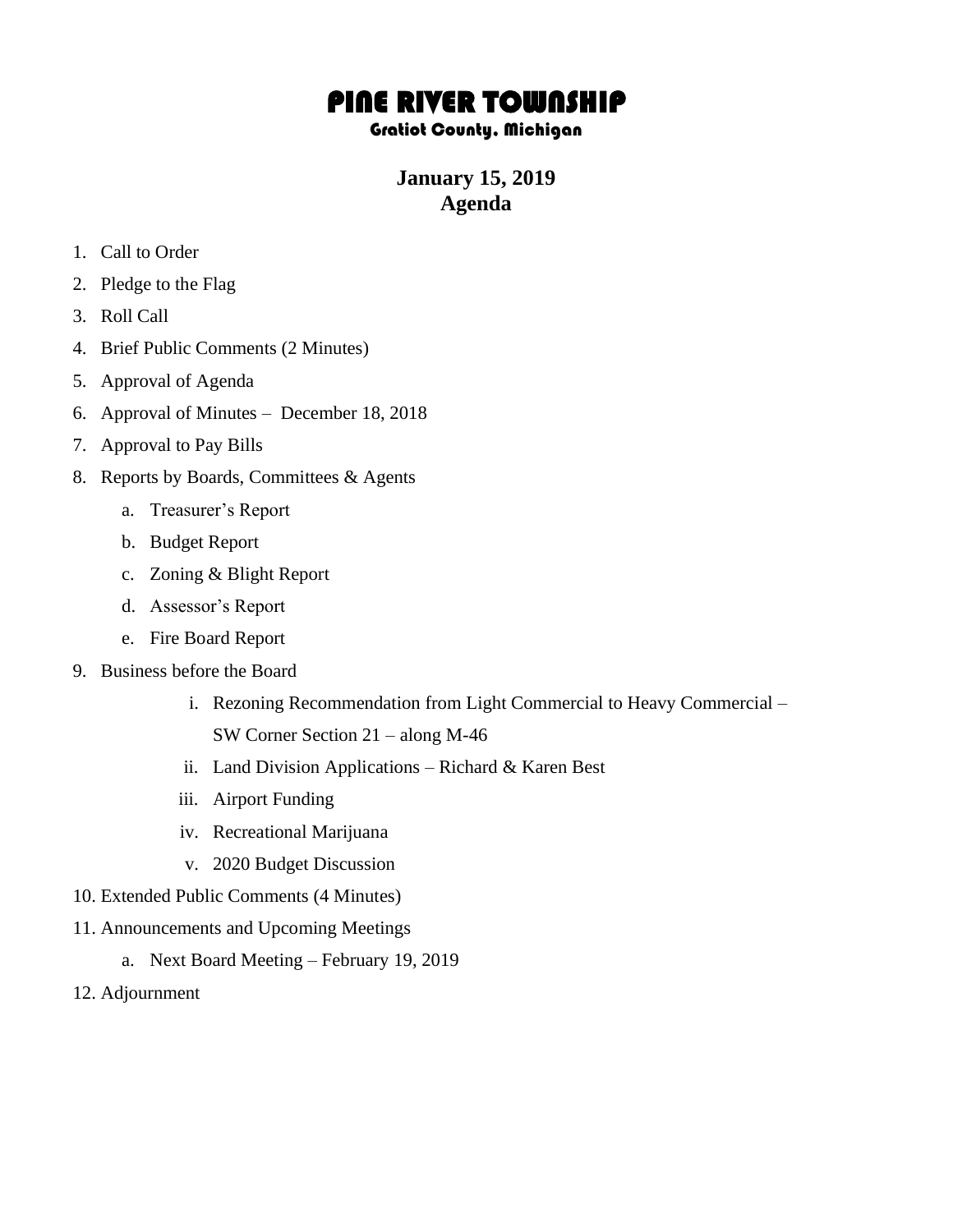### **MINUTES OF THE PINE RIVER TOWNSHIP BOARD MONTHLY MEETING JANUARY 15, 2019**

- 1) The regular monthly meeting of the Pine River Township Board was called to order at 7:00 P.M. by Supervisor Beeson at the Township Hall.
- 2) Pledge the flag: The board and the public said the pledge to the flag.
- 3) Roll Call: Baker: present, Best: present, Moeggenborg: present, Beeson: present, Whitmore: present. (5) Board members present, (0) absent.
- 4) Brief Public comments (2 minutes):

Chuck Murphy announced his appointment to Health Department and Gratiot County Development. A guest introduced himself as Scott Gwizdala, a representative for the heavy rezoning on the Agenda.

5) Approve the Agenda:

Motion by Baker: second by Moeggenborg: to approve the agenda as presented. All present board members approved. Motion carried 5-0.

6) Approve the Minutes:

Motion by Moeggenborg: second by Best: to approve the Regular Meeting Minutes of December 18, 2018 as presented. All present board members approved. Motion carried 5-0.

7) Approval to Pay Bills:

Motion made by Best: second by Moeggenborg: to pay bills as presented in the amount of \$32,121.54. All present board members approved. Motion carried 5-0.

- 8) Reports by Boards, Committees & Agents
	- a) Treasurers Report Discussion: Board Reviewed, Bank Reconciliations have been received and reviewed by all present. Placed on file.
	- b) Budget Report Discussion: report placed on file.
	- c) Zoning & Blight Officer See 9A; PCI adding auxiliary building if Health Department allows.
	- d) Assessor Report assessments to be sent out in four (4) weeks.
	- e) Fire Services no report.